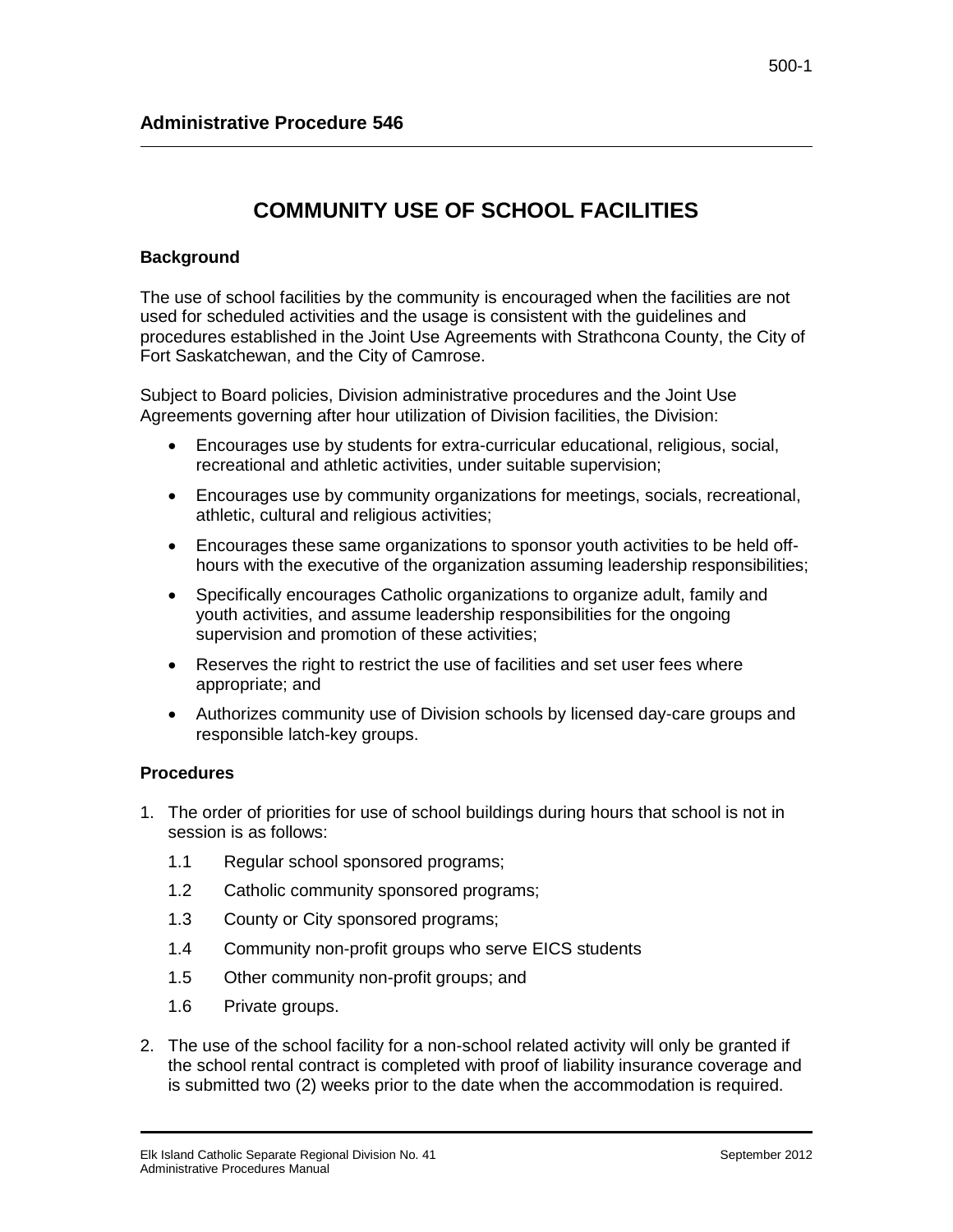- 3. The user group will be invoiced as per the current school rental fee schedule. Usage of school equipment shall be at the Principal's discretion and be subject to an additional fee.
- 4. Payment of accounts shall be made as outlined in the contract.
	- 4.1 Payment of all contracts must conform to the department's payment policies and procedures and regulations.
	- 4.2 Failure to do so may result in the cancellation of the use of the school facility.
- 5. The user group must carry a minimum limit of two million dollars (\$2,000,000) in general liability insurance.
- 6. School buildings will not be made available for any function that is:
	- 6.1 Contrary to the philosophy and policies of the Division, teachings of the Church or not conducted in accordance with the law.
	- 6.2 Lacking responsible adult supervision.
	- 6.3 Not approved by the Superintendent.
- 7. School sponsored programs
	- 7.1 School Administration shall reserve their facility on the Division facility calendar for all school sponsored usage. Gymnasiums are not to be blocked booked without specific planned usage.
	- 7.2 To coincide with facility booking timelines, it is expected that school administration plans facility usage and enters school sponsored usage into the Division calendar based on the following timelines:
		- 7.2.1 Requests for facilities for the Fall (September 1 to December 31) are to be submitted by June 1.
		- 7.2.2 Requests for facilities for the Spring (January 1 to December 31) are to be submitted by October 1.
		- 7.2.3 Facilities requests for the Summer (July 1 to August 31) are to be submitted by February 1.
		- 7.2.4 Any time not booked by schools by the deadline shall be considered for rental by outside groups.
- 8. Changes or Cancellations
	- 8.1 Changes or cancellations shall be given to the booking agent in writing or by e-mail at least forty-eight (48) hours in advance and a fee shall be charged where changes or cancellations by a user group are excessive or where inadequate notice is given.
	- 8.2 All groups must be prepared to give up their allotted time should the Principal desire the use of the school.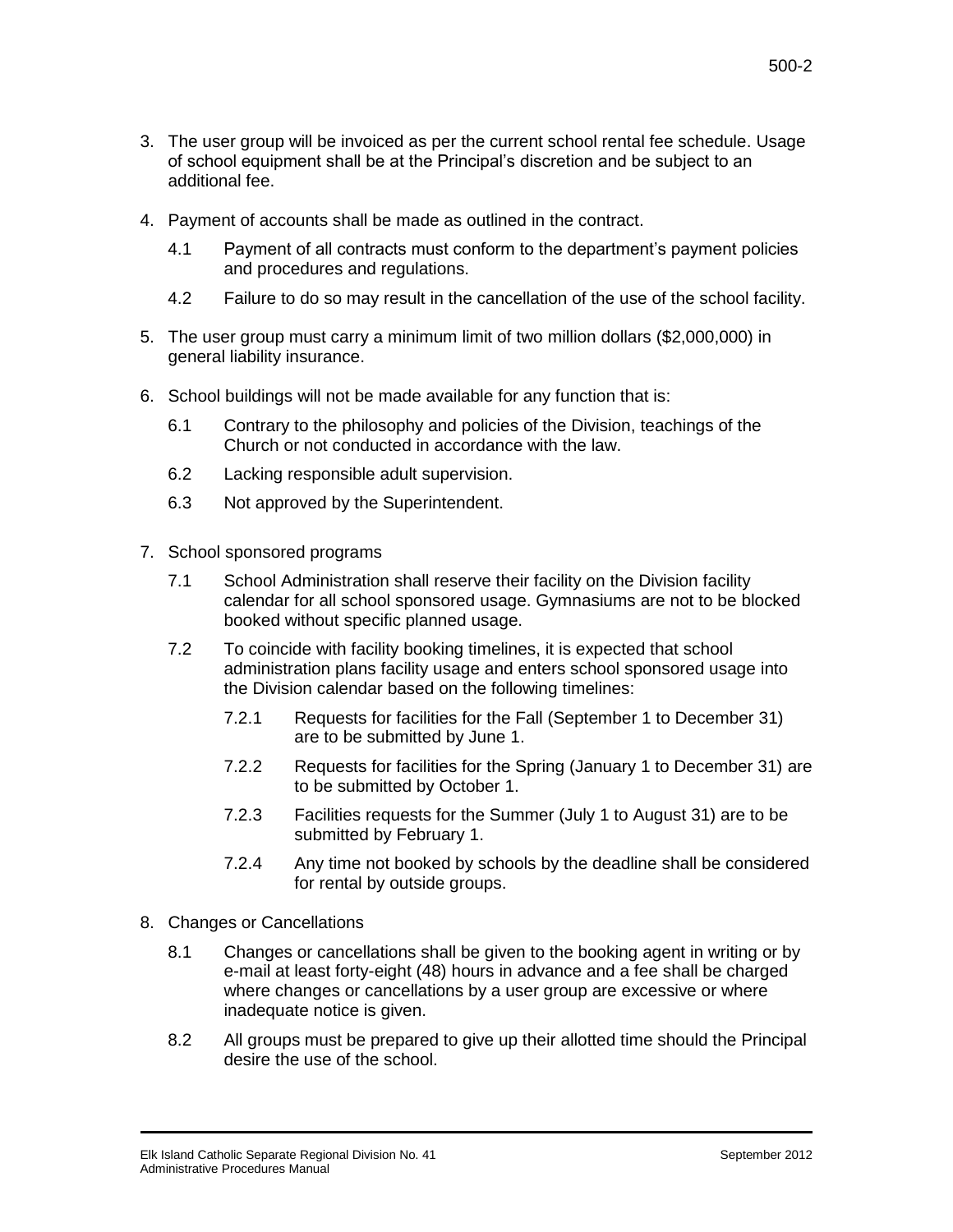- 8.2.1 Seven (7) calendar days' notice is to be given to facilitate notification of rental group members.
- 8.2.2 Any school cancellation under forty-eight (48) hours' notice must require the approval of the Secretary-Treasurer.
- 9. Groups and agencies using school facilities shall designate, prior to usage time, a person to act as a supervisor for the activity. This person shall be directly responsible for the safety and the conduct of the individuals in the group as well as for the group as a whole.
- 10. The main front entrance of the school shall be used unless otherwise specified. The entrance door may be locked at a convenient time to prevent other persons entering the school for which no one is responsible.
- 11. Use of the schools and equipment is restricted to the areas designated in the rental form.
- 12. Responsibility for protection of school property and prevention of damage to equipment shall rest entirely with the organization or group using the facilities. In the event of any damage to school property or equipment, the organization or groups shall be charged with the cost of repair or replacement.
- 13. Groups using school facilities must ensure that participants, including spectators, in their programs use appropriate footwear which is not harmful to the floor (i.e. nonmarking shoes).
- 14. The use of school equipment, such as public address systems, is not included in the rental contract unless specifically stated. If any equipment is brought into a school building, it must be delivered and removed with a minimum of interference to the regular school program.
- 15. The rental group shall be responsible for removing from premises, immediately after the function, all debris, decorations, boxes, bottles, etc., and to stack chairs and tables.
- 16. Littering will not be tolerated.
- 17. Food and beverages are not allowed in the gymnasium or carpeted areas.
	- 17.1 Use of kitchens off of gymnasiums shall be classed as additional areas and will require prior approval of the Principal.
	- 17.2 Special permission may be requested for minor foods and beverages in gyms for special ceremonies for community groups.
- 18. No special electrical services shall be allowed or provided to rental groups.
- 19. Smoking is prohibited in Division buildings or grounds and must comply with Administrative Procedure 162 – Smoke-Free Facilities.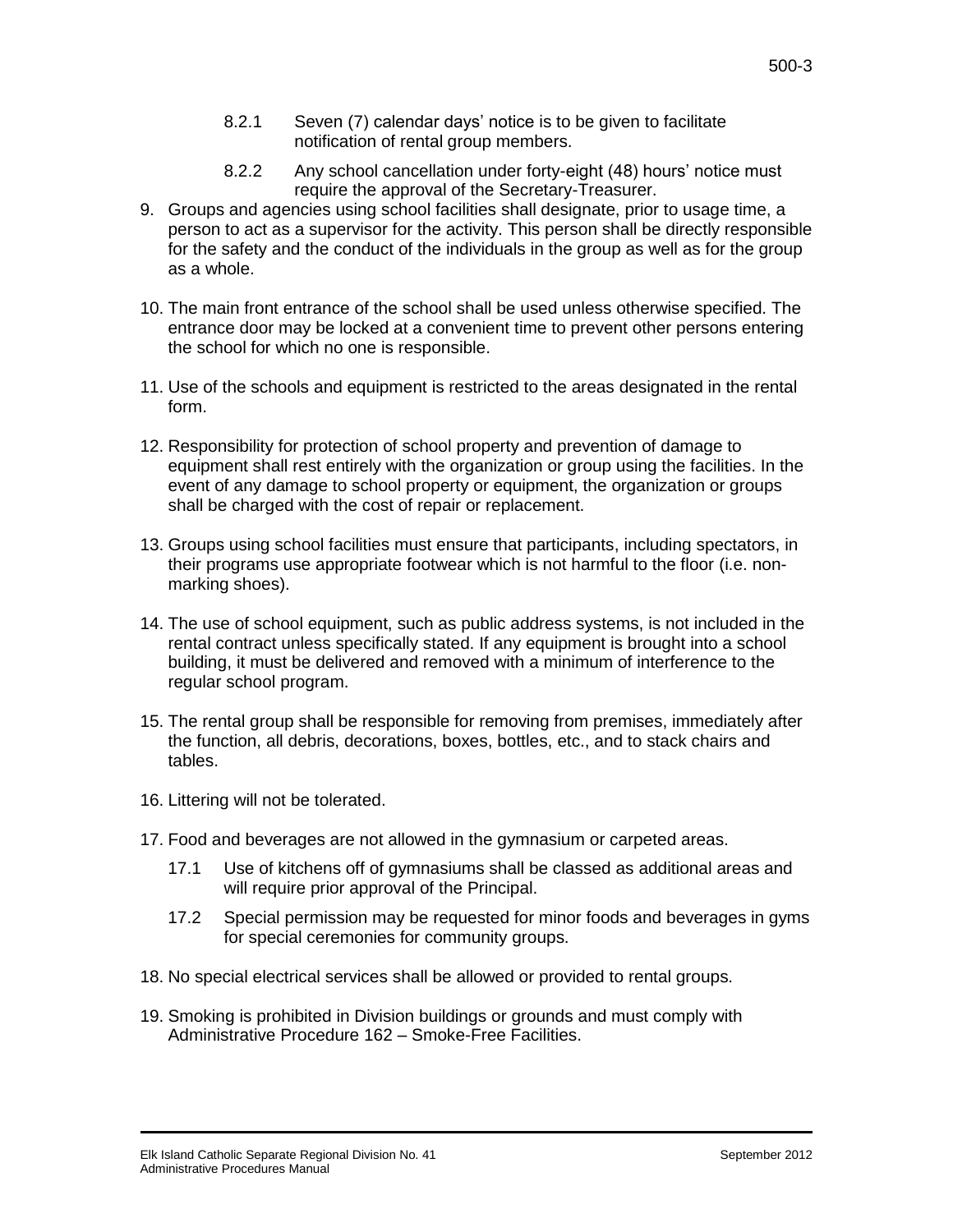- 20. The Division assumes no responsibility with respect to permits required by government agencies. It shall be the responsibility of the organization or group to obtain such permits.
- 21. Liquor is not permitted to be served as per Administrative Procedure 163 Use of Alcohol in Division schools.
- 22. The Division reserves the right to cancel any permit at any time if the conduct of those using the building or equipment is not satisfactory or is deemed to be harmful.
- 23. Division officials shall have the right to visit and inspect any programs in the school buildings for which rental contracts have been granted.
- 24. Failure by any individual/s to comply with the above procedures will result in the refusal of future request.
- 25. The Division reserves the right to withdraw rental privileges from any groups, which are in violation of Board policies or administrative procedures.
- 26. Daycares
	- 26.1 A day-care operator will pay a monthly lease fee as per the Division's lease formula: The fee is payable in advance each month to Elk Island Catholic Separate Regional Division No. 41.
	- 26.2 A licensed day-care operator/lessee must provide proof of their current daycare licensing approval and conform to all bylaws, rules, or regulations of the municipality, and all other applicable legislation and regulations, whether imposed by municipal, provincial, or federal authorities with respect to the operation of the lessee's programs on Division property.
	- 26.3 A licensed day-care operator/lessee must agree to maintain comprehensive general liability insurance with liability limits of not less than \$2,000,000 (two million) dollars for any one accident or occurrence, as well as tenant's legal liability insurance in the amount of \$250,000 and supply the Division with a certified copy of their insurance coverage.
- Reference: Section 20, 60, 61, 113, 195 School Act Joint Use Agreements

*Revised August 30, 2013 Revised April, 2014*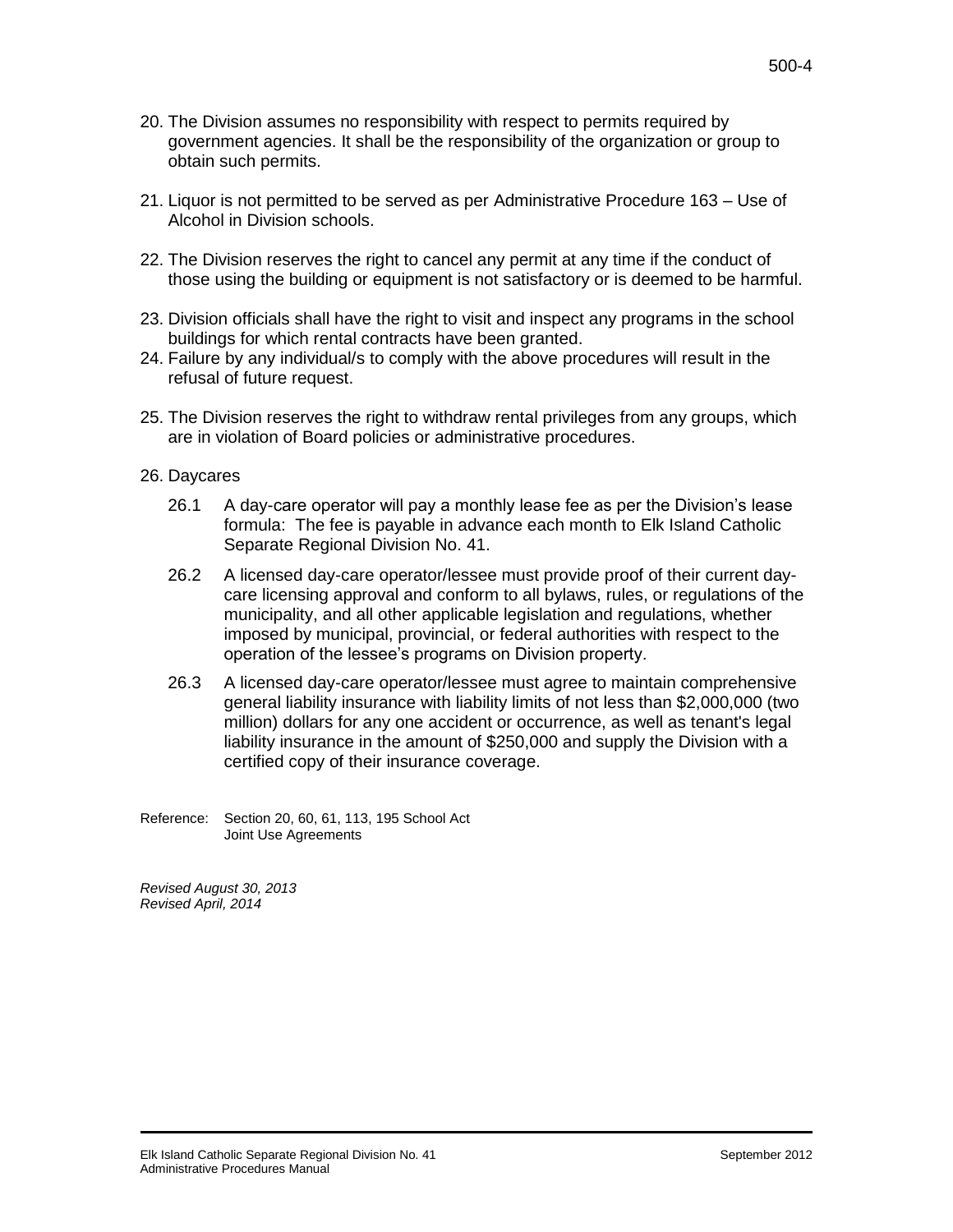## **BOOKING PROCEDURES**

- 1. Registration for Bookings
	- 1.1 Registration for bookings of Division schools shall be made on the Division's website as follows:
		- 1.1.1 User group consults facility use regulations and fees
		- 1.1.2 User group consults facility calendars to ensure facility is available for request
		- 1.1.3 User group completes division rental contract and forwards proof of insurance to booking agent.
		- 1.1.4 If approved, Booking agent forwards approved contract to user group and updates facility calendar.
- 2. Booking Deadlines
	- 2.1 Requests for facilities for the Fall (September 1 to December 31) are to be submitted by June 30.
	- 2.2 Requests for facilities for the Spring (January 1 to December 31) are to be submitted by October 31.
	- 2.3 Facilities requests for the Summer (July 1 to August 31) are to be submitted by February 28.
	- 2.4 In general, facilities will not be available during Spring Break and Christmas Holidays. Schools are not available for lease on Sunday, during summer maintenance periods or statutory holidays, except where the booking agent may try to find a school where a caretaker will accept groups requesting space at this time.
	- 2.5 All groups must be prepared to give up their allotted time should the Principal desire the use of the school. Unless there are circumstances outside of the school's control, advance notice will be given to the group or Recreation Department at least forty-eight (48) hours prior to the time for which the school had been reserved. Wherever possible, seven (7) calendar days' notice is to be given to facilitate notification of rental group members.
- 3. Rental Contract
	- 3.1 Individuals seeking change to the rental contract are encouraged to arrange such at least one (1) week in advance of the scheduled booking.
	- 3.2 All groups shall keep to their exact areas as approved on the rental application form.
	- 3.3 Rental cheques shall be made payable to:

Elk Island Catholic Separate Regional Division No. 41